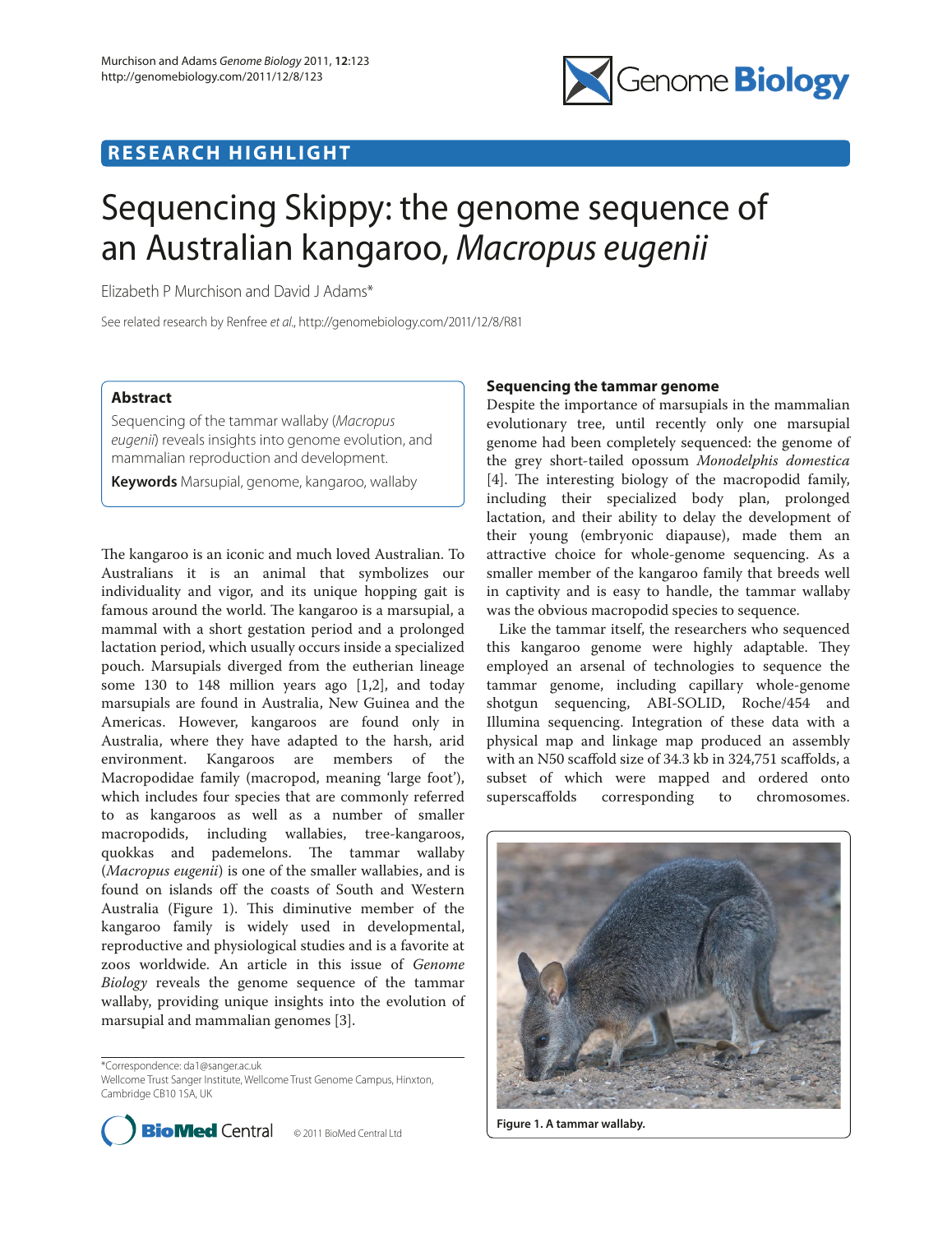Interestingly, the tammar was found to have greatly reduced centromere sizes compared with human and mouse [5], resulting in a compact genome, estimated to be 2.9 Gb in size.

## **Sex and the X**

Although marsupial sex chromosomes share common ancestors with their eutherian cousins, the marsupial X and Y chromosomes are considerably smaller in size than those of humans and mice. The X chromosomes of humans and wallabies share many of the same genes, albeit in a different order. However, one notable gene that is missing on the wallaby X chromosome is *XIST* [6], the non-coding RNA gene responsible for X chromosome inactivation in eutherian mammals. Although dosage compensation does occur in female wallabies, it is incomplete and always involves the shut down of the paternally inherited copy of the X chromosome. Interestingly, the tammar X chromosome seems to harbor a large number of conserved non-coding regions, perhaps providing clues as to the mechanism of X inactivation in marsupials.

Orthologs of the genes essential for gonadal differentiation, spermatogenesis and development are all largely conserved between the tammar and other mammals. This suggests that despite divergent evolution and strikingly different embryonic morphology, the basic machinery of reproduction and development has been conserved in the tammar.

## **Small and mighty**

The wallaby genome offers some surprises in its repertoire of small RNAs. Similar to other mammalian genomes, the wallaby has a set of miRNAs and piRNAs. Some of the miRNAs are conserved with other mammals; however, most of the miRNAs identified in the tammar wallaby are novel. These include new miRNAs in the *HOX* cluster. In addition, the authors made the unexpected discovery of a new class of small RNAs, which they named centromere repeat associated short interacting RNAs (crasiRNAs) [5]. These RNAs are between 35 and 42 nucleotides in length and are derived from centromeric elements containing a kangaroospecific retrovirus. Although the biogenesis and function of this new class of RNAs are unknown, their sequences are characterized by a mysterious and distinct motif.

## *HOX* **genes and the need for speed**

What makes those legs? Although the forelimbs of the tammar are small, the hindlimbs are well-developed and muscular power units. This body plan is dictated by the *HOX* genes [7], which are a closely related group of transcription factors that play an important role in establishing the anteroposterior axis. The genome sequence of the tammar reveals that the tammar *HOX* genes are highly conserved with those of mouse and human, suggesting that differences in body plan may be the result of regulatory differences. Intriguingly, the authors speculate that regulation of *HOXD13*, which is strongly expressed in the anterior and posterior points of the hindlimbs, could direct morphological specialization allowing for the tammar's characteristic hop. Now that the genome of the tammar has been sequenced, the regulatory control of these *HOX* genes can be dissected. This will doubtlessly provide fascinating insights into the formation of the tammar's body plan.

## **Mummy roos**

Marsupials give birth to highly altricial young that complete most of their development in the pouch, attached to the mother's teat. Despite kangaroo mothers' attempts to clean out the pouch prior to the arrival of the newborn, the pouch is a dangerous place teeming<br>with potentially deadly pathogens. External with potentially deadly pathogens. External development requires marsupial young to be especially equipped to evade pathogenic attack. To make matters worse, the tiny pouch young do not even have mature immune systems. Ingeniously, wallabies protect their offspring by delivering secret weapons in the milk. The wallaby genome contains 14 cathelicidin genes, encoding a family of powerful antimicrobial peptides that are expressed in the mammary gland and secreted into the milk. Indeed, immune genes have undergone a significant reorganization in the wallaby genome, most notably with the dispersal of MHC genes onto several different chromosomes.

The marsupial lineage has undergone remarkable innovations in lactation. The composition of marsupial milk is perfectly matched with the developmental stage of the pouch young, and it is even possible for a single mother to dispense two types of milk to support young at different stages in their development. Perhaps unsurprisingly, the wallaby genome contains a large number of novel genes that are predicted to encode milk proteins. The tammar genome will be an essential tool for future work directed at understanding the composition and production of marsupial milk.

## **Smell you later**

One disadvantage of being small, rather defenseless and tasty is that you become lunch. To stay one jump ahead of potential diners, the tammar has developed a highly tuned sense of smell. Remarkably, the genome and transcriptome sequence of the tammar identified as many as 1,500 olfactory receptor genes, providing the tammar with a remarkably large range of odor detection. These genes are likely to serve a variety of functions, including helping the newborn tammar to locate the teat